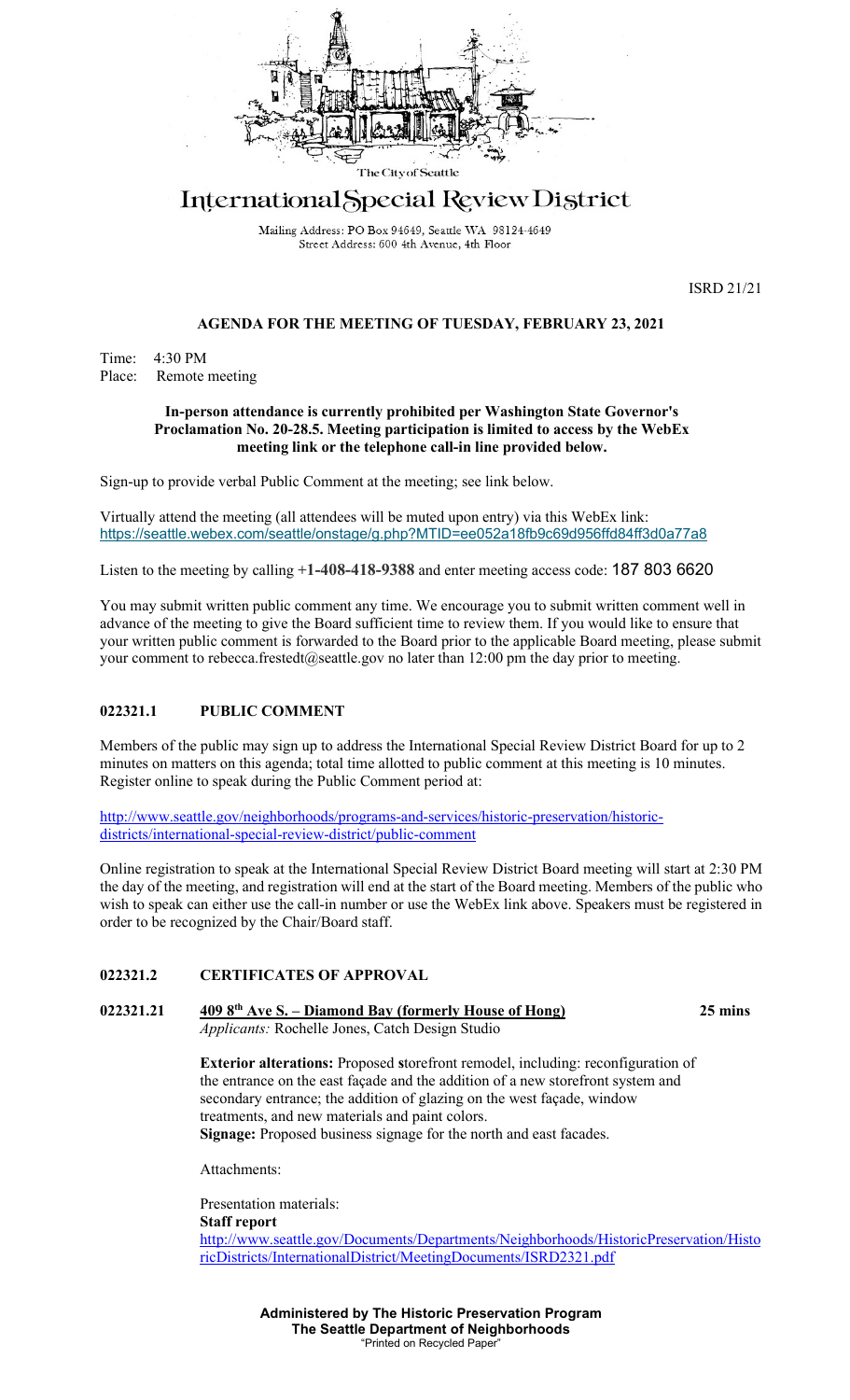**Application materials**

[http://www.seattle.gov/Documents/Departments/Neighborhoods/HistoricPreservation/Histo](http://www.seattle.gov/Documents/Departments/Neighborhoods/HistoricPreservation/HistoricDistricts/InternationalDistrict/MeetingDocuments/Diamond_Bay_Feb23.pdf) [ricDistricts/InternationalDistrict/MeetingDocuments/Diamond\\_Bay\\_Feb23.pdf](http://www.seattle.gov/Documents/Departments/Neighborhoods/HistoricPreservation/HistoricDistricts/InternationalDistrict/MeetingDocuments/Diamond_Bay_Feb23.pdf)

## **022321.22 416 7th Ave S. - Republic Hotel 25 mins**

*Applicants:* Paul Wu, Wu Architecture

**Exterior alterations:** Proposed work includes: masonry repair and cleaning; removal of brick chimney and duct work on the north façade; removal of piping downspouts and conduits; removal of the original cornice and reconstruction of the cornice (in fiberglass); canopy and balcony refurbishment; construction of a rooftop stairway penthouse, removal of skylights, and reconstruction of ground level façade along the alley.

Attachments:

Presentation materials: **Staff report** [http://www.seattle.gov/Documents/Departments/Neighborhoods/HistoricPreservation/Histo](http://www.seattle.gov/Documents/Departments/Neighborhoods/HistoricPreservation/HistoricDistricts/InternationalDistrict/MeetingDocuments/ISRD2221.pdf) [ricDistricts/InternationalDistrict/MeetingDocuments/ISRD2221.pdf](http://www.seattle.gov/Documents/Departments/Neighborhoods/HistoricPreservation/HistoricDistricts/InternationalDistrict/MeetingDocuments/ISRD2221.pdf)

#### **Application materials**

[http://www.seattle.gov/Documents/Departments/Neighborhoods/HistoricPreservation/Histo](http://www.seattle.gov/Documents/Departments/Neighborhoods/HistoricPreservation/HistoricDistricts/InternationalDistrict/MeetingDocuments/REPUBLIC_Reno_Phase1.pdf) [ricDistricts/InternationalDistrict/MeetingDocuments/REPUBLIC\\_Reno\\_Phase1.pdf](http://www.seattle.gov/Documents/Departments/Neighborhoods/HistoricPreservation/HistoricDistricts/InternationalDistrict/MeetingDocuments/REPUBLIC_Reno_Phase1.pdf)

[http://www.seattle.gov/Documents/Departments/Neighborhoods/HistoricPreservation/Histo](http://www.seattle.gov/Documents/Departments/Neighborhoods/HistoricPreservation/HistoricDistricts/InternationalDistrict/MeetingDocuments/REPUBLIC_Dwgs.pdf) [ricDistricts/InternationalDistrict/MeetingDocuments/REPUBLIC\\_Dwgs.pdf](http://www.seattle.gov/Documents/Departments/Neighborhoods/HistoricPreservation/HistoricDistricts/InternationalDistrict/MeetingDocuments/REPUBLIC_Dwgs.pdf)

## **022321.3 PROJECT BRIEFING 45 mins**

## 022321.31 **Sound Transit West Seattle and Ballard Link Extensions & CID Station overview & update**

*Presenters:* Alexis Lair, Leda Chahim, Stephen Mak and Sloan Dawson - Sound Transit Lizzie Moll and Magda Hogness - Seattle Department of Transportation

Briefing on Sound Transit's West Seattle and Ballard Link Extensions project, including a project overview and timeline, with a focus on the Chinatown-International District Stations alternatives.

Attachments:

Presentation materials: [https://wsblink.participate.online/stations/id-chinatown](https://protect2.fireeye.com/v1/url?k=71722fd0-2ee916f6-71720760-867666c9b37a-d4f5c1ecc125f4d3&q=1&e=f2e5008a-be38-4f31-b2a3-902748c89325&u=https%3A%2F%2Fwsblink.participate.online%2Fstations%2Fid-chinatown)

[http://www.seattle.gov/Documents/Departments/Neighborhoods/HistoricPreservation/Histo](http://www.seattle.gov/Documents/Departments/Neighborhoods/HistoricPreservation/HistoricDistricts/InternationalDistrict/MeetingDocuments/WSBLEbriefingFeb23.pdf) [ricDistricts/InternationalDistrict/MeetingDocuments/WSBLEbriefingFeb23.pdf](http://www.seattle.gov/Documents/Departments/Neighborhoods/HistoricPreservation/HistoricDistricts/InternationalDistrict/MeetingDocuments/WSBLEbriefingFeb23.pdf)

## **022321.4 BOARD BUSINESS**

#### **Adjourn**

Issued: February 17, 2021

Rebecca Frestedt, Board Coordinator 206-684-0226 rebecca.frestedt@seattle.gov **To access this agenda via the Internet:** [http://www.seattle.gov/neighborhoods/programs-and](http://www.seattle.gov/neighborhoods/programs-and-services/historic-preservation/historic-districts/international-special-review-district)[services/historic-preservation/historic-districts/international-special-review-district](http://www.seattle.gov/neighborhoods/programs-and-services/historic-preservation/historic-districts/international-special-review-district)